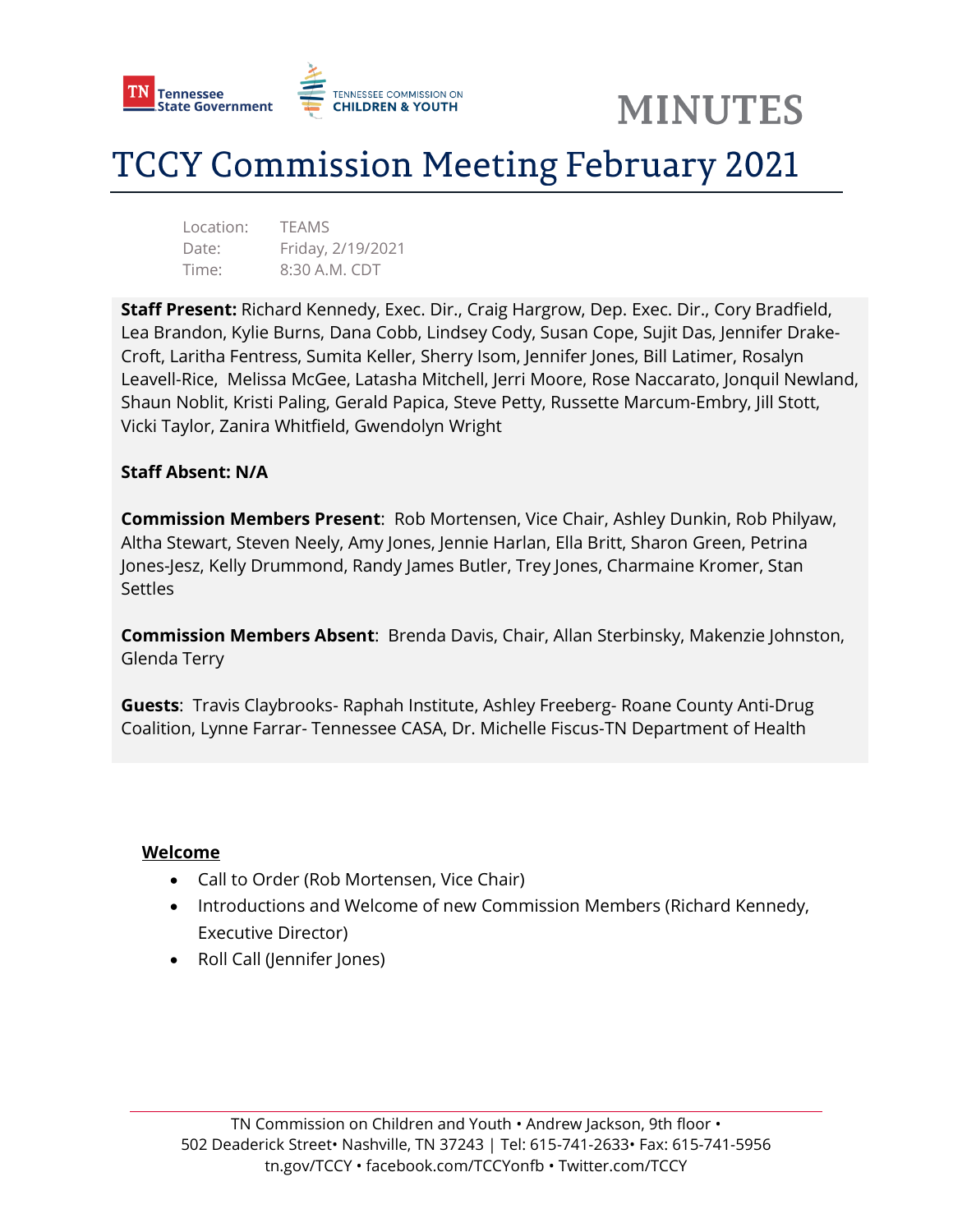

## **Approvals and Actions**

## **Approval of October Full Commission Meeting Minutes**

Mortensen asked for a motion for the approval of the October 2020 Commission Meeting minutes.

#### *Stewart moved and Britt seconded.*

*Unanimously approved by the commission.* 

## **Legislative Committee**

Mortensen discussed the committee's history, purpose, and importance. Kennedy reported on a new direction and priorities for the committee. *Mortensen moved to approve legislative policy agenda. Unanimously approved by the commission.* 

## **Tennessee Commission on Children and Youth Reports and Office Updates**

#### **CAD (Child Advocacy Days) Update**

Kennedy updated the Commission on CAD 2021. Sumita Keller has taken over planning and implementation responsibilities upon the resignation of John Rust.

## **State of the Child Report and County Profiles**

Rose Naccarato reported on the State of the Child Report which was released in early December in conjunction with the Annie E. Casey COVID-19 report. The report is available online.

Kylie Burns reported on the updated County Profiles that were released in January.

Mortensen asked if it is known what the impact of COVID has been on children in Tennessee. Burns stated the full impact is not currently known but the US Census data and the Vanderbilt Health poll continues to provide some information and insight. Naccarato stated they have worked with the Department of Education to obtain data related to how COVID has impacted education.

## **TCCY Dashboard Update**

Naccarato reported on the Dashboard. The data has been updated. YouTube views have increased for the BSB (Building Strong Brains) trainings.

#### **Executive Directors Report**

Kennedy submitted the report for the Commission to review.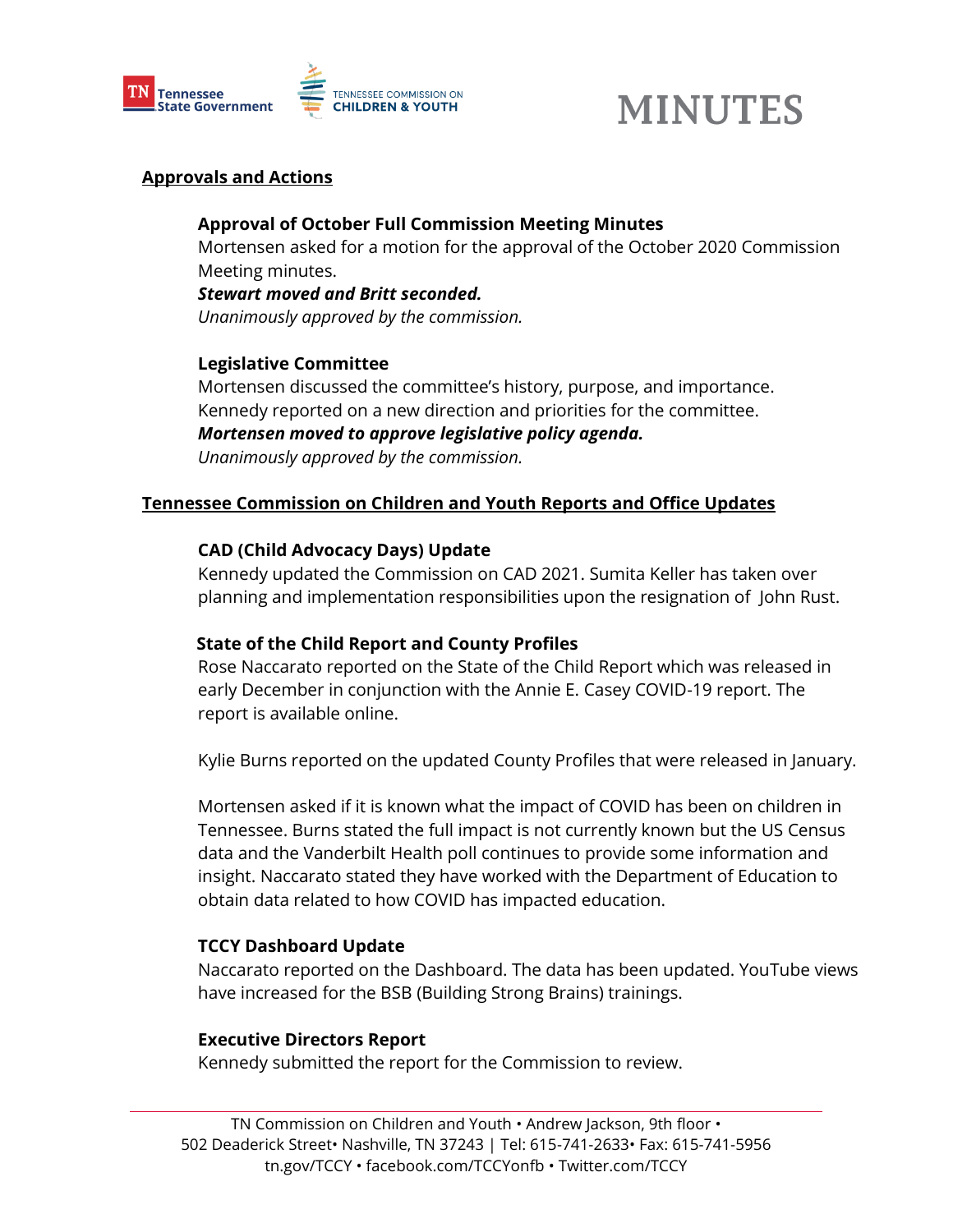

## **Office Updates**

Kennedy reported on office updates. Gerald Papica will be retiring effective January 2022 after 35 years of service. Jennifer Jones will be leaving TCCY for a position at Amazon effective February 26. Shaun Noblit has passed the bar exam. Dana Cobb is the new president of the Rural Health Association of TN. Naccarato completed the Tennessee Government Executive Institute.

## **Committee Report Outs**

## **Budget and Data Overview (Allan Sterbinsky, Chair)**

Kennedy provided an agency budget overview.

Sherry Isom reported the financial status as of December 31, 2020. Isom reported spending is on target and required legislative budget hearing documents were submitted timely.

## *Mortensen moved to approve the budget.*

*Unanimously approved by the commission.* 

Naccarato reported that kidcentraltn and The Advocate newsletter are continuing to perform well. Social media users are continuing to increase. Resource mapping is in progress.

## **Councils (Ashley Dunkin, Chair)**

Kennedy updated the Commission on the benefit of creating a new child advocacy award to be known as The Friend of Children Award to be presented annually at Children's Advocacy Days as appropriate which the Committee approved.

## *Mortensen moved to approve.*

*Unanimously approved by the commission.*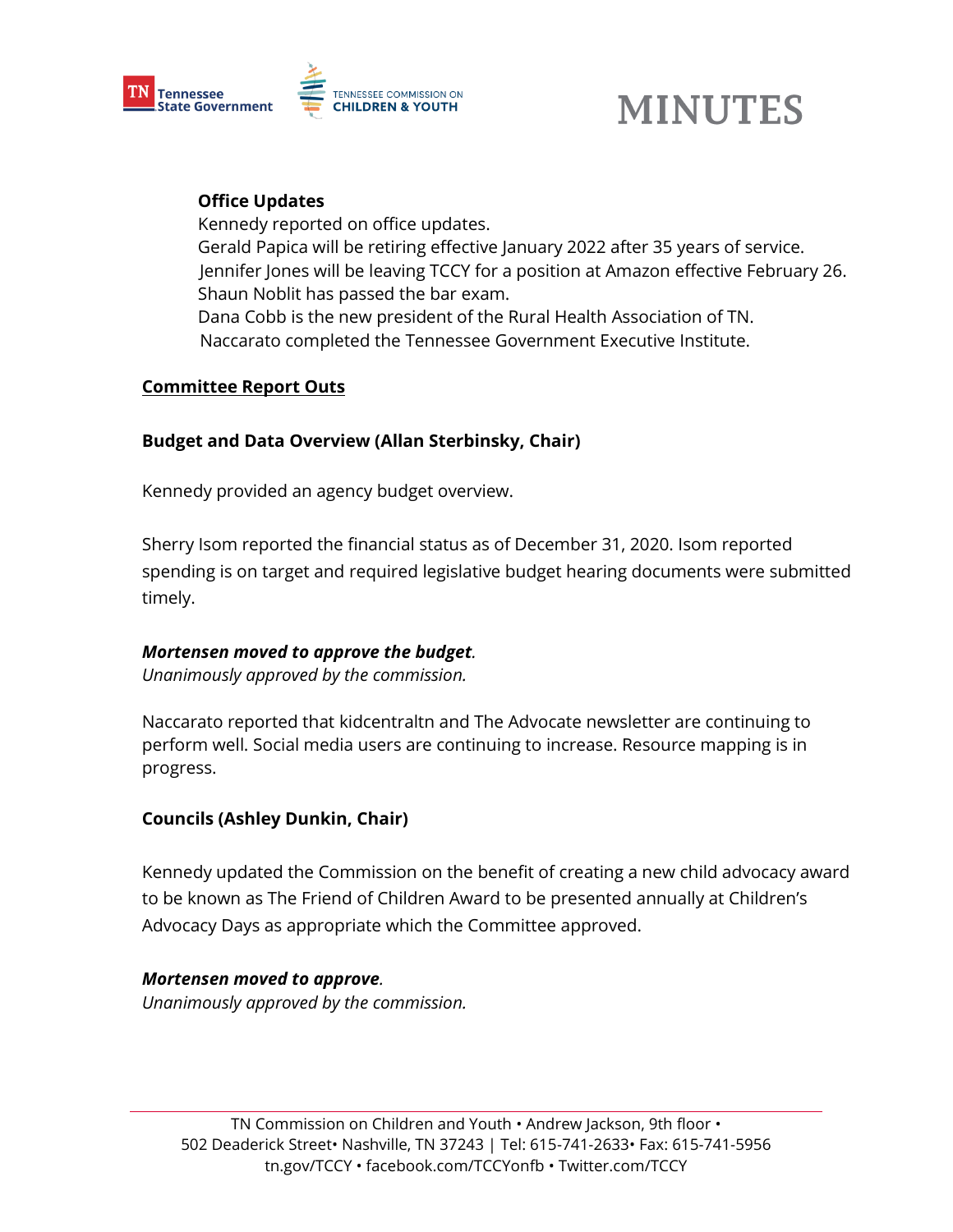



Dunkin reported that all councils completed their jail and detention monitoring for the previous quarter. They are continuing their work with the *Building Strong Brains Tennessee* Knowledge Mobilization work by participating with the ACEs Education series. They are also currently planning, implementing or holding Legislative events within the regions across the state.

## **Children's Services (Amy Jones, Chair)**

Jones updated the Commission on children's services.

Jones reported lower Ombudsman program referrals.

BSB TN is preparing for an upcoming trainers' event as well as updating the strategic plan.

CCMH (Council on Children's Mental Health) is focused on filling all statutorily required member roles. The Council will expand to having a governing group and an open membership group. This move will allow CCMH to serve as the governance structure more effectively for the Department of Mental Health and Substance Abuse Service's federal Systems of Care grant. Work is continuing to expand System of Care.

HVLA (Home Visiting Leadership Alliance) is continuing to check in with service providers regarding virtual home visits.

The Zero To Three policy priorities are being finalized.

The Second Look Commission provided sunset hearing and vacancy updates.

## **Youth Justice (Rob Mortensen, Chair)**

## *Mortensen moved to approve the name be changed from Juvenile Justice to Youth Justice. The committee approved.*

*Unanimously approved by the commission.* 

Mortensen reported that the Youth Justice team gave updates on CASA (Court Appointed Special Advocates) grants management, FFG (Federal Formula Grants), status offender institutionalization, ethnic and racial disparities, and compliance monitoring. The team will be meeting with the Department of Children's Services' new Juvenile Justice Deputy Commissioner Darren Goods to discuss the work of TCCY and opportunities for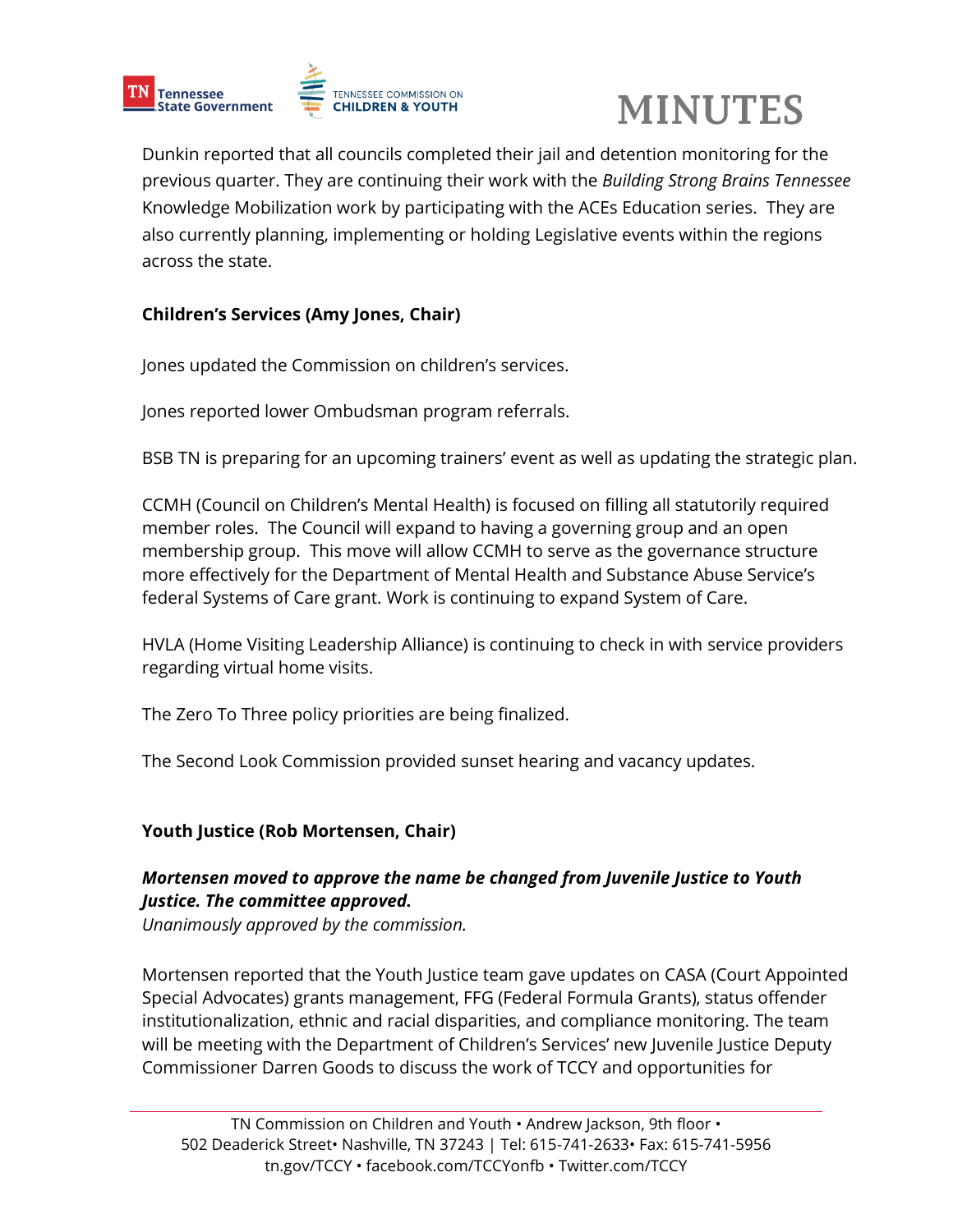



partnership.

## **Tennessee Commission on Children and Youth Grantee Presentations**

## **Dr. Michelle Fiscus, MD FAAP-TN Department of Health, Medical Director of Vaccine Preventable Diseases and Immunization Program**

Dr. Fiscus presented on the State's pandemic vaccination program.

The Vaccines for Children program has an annual budget of \$119 million and manages 2 million vaccine doses per year. The Vaccine Preventable Diseases program handles pandemic preparedness and investigates and mitigates vaccine preventable disease outbreaks. The COVID-19 vaccine has been allocated for distribution to 6.8 million Tennesseans. There were 3,033,370 total child COVID-19 cases in the country as of February 2021. Children are receiving less immunizations since the pandemic started. The AAP (American Academy of Pediatrics) recommends anyone 16 years of age and older who meets criteria in phased implementation groups receive the COVID-19 vaccine.

## **Lynne Farrar, Executive Director- Tennessee CASA**

Farrar provided the commission with an overview of the CASA program.

CASA's mission is to support, develop, expand, and unite local CASA programs in recruiting and training volunteers to advocate for Tennessee's children who have been abused and neglected. There are 950 programs nationwide in 49 states and the District of Columbia.

The Tennessee CASA Association was formed in 1988 to support local CASA programs. CASA has a strong partnership with TCCY. As of June 30, 2020, 1,550 CASA volunteers advocated for 5,230 of Tennessee's children who have experienced abuse and neglect.

## **Travis Claybrooks- Raphah Institute**

Claybrooks provided the commission with an overview of the Raphah Institute program.

The Raphah Institute partners with community leaders to design, implement, and identify